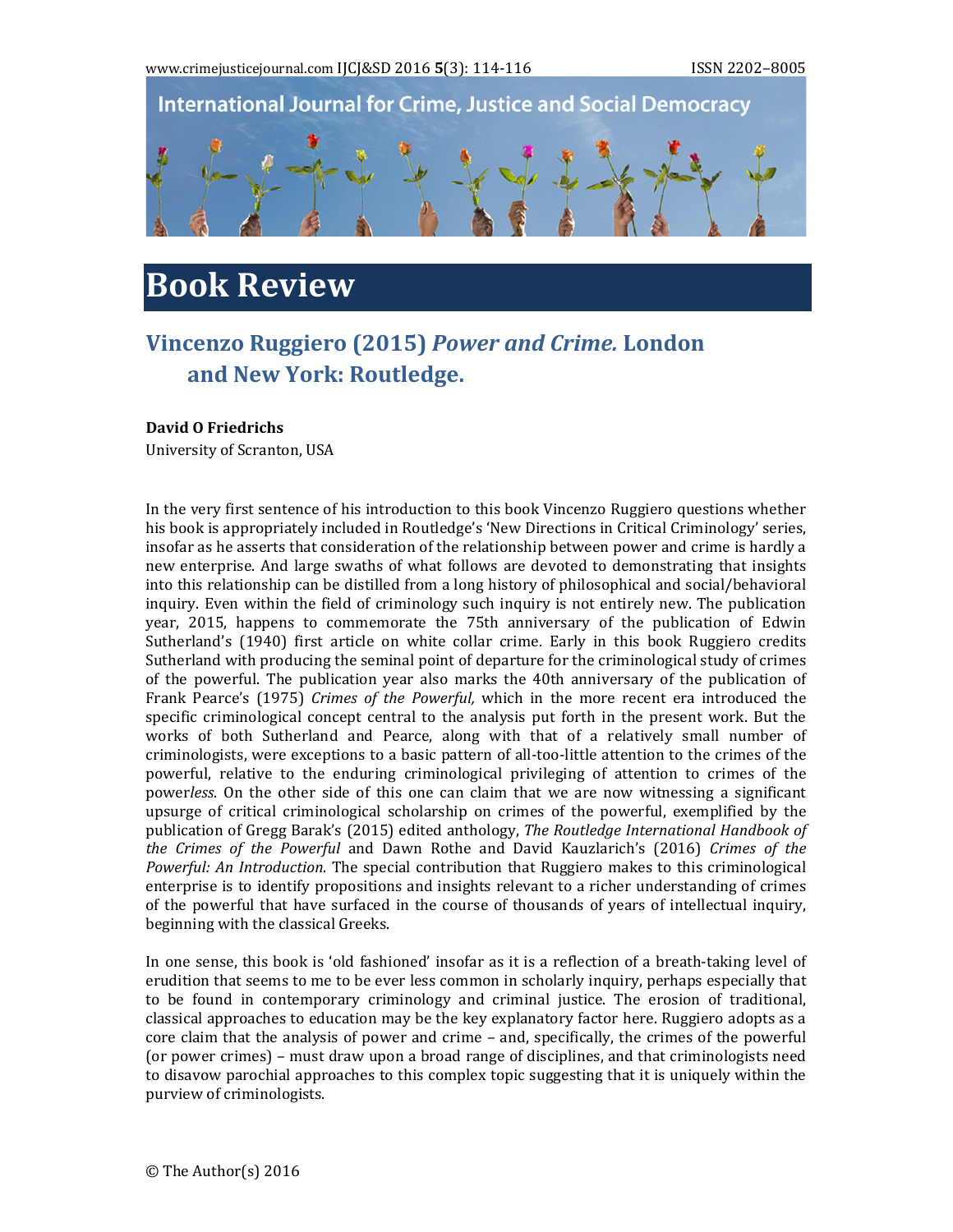In the eight chapters that follow the introductory chapter which provides a rationale for his book and an overview of its contents, Ruggiero offers a fundamental intellectual framework for criminologists exploring the relationship between power and crime. The author is far removed from the most common approach of contemporary scholars, including criminologists: that of the specialist. Ruggiero is committed to elucidating the enduring relevance of looking at 'the big picture'. The present book has to be understood as part of an on-going, immensely ambitious project of the author in this regard, most recently exemplified by his *The Crimes of the Economy* book (Ruggiero 2013). In that book Ruggiero took on the history of economic thought, with the objective of demonstrating the relevance of understanding that history as a foundation for making sense of many different manifestations of crime in contemporary society. In historical terms he sought to demonstrate the complicity of much classical economic thought in the promotion of a political economy with immensely harmful consequences for large swaths of the human population, a thesis which obviously intersects with that of the powerful as perpetrators on many different levels of crime and suffering.

In both that book and in the present one the impression is that the author is, first and foremost, working out for himself an understanding of hugely consequential historical phenomena. Unlike many authors, he is less concerned with producing a book that is naturally appealing to and of practical use to readers. Both books have idiosyncratic dimensions, and arguments are pursued discursively rather than in a strictly linear fashion. We live in a world where there is a broadly diffused appetite for simple, straightforward explanations for intrinsically disturbing and threatening phenomena, whether it is the erosion of the industrial economy or the spread of fundamentalist terrorism. We see this reflected in the unfolding, extraordinary and surreal 2016 American presidential campaign, on-going as of this writing. But Ruggiero insistently explores the endless complexities of the relationship between power and crime, and perversely avoids offering up one-dimensional bromides and propositions.

The scope of what is addressed in the nine relatively brief chapters in this book is so broad and ambitious that no serious engagement with the ideas put forth is possible within the framework of a relatively brief book review. Only a selective sampling of some themes and insights is set forth here. Among those whose thoughts are cited in this book and interwoven throughout the text we find: classical Greek philosophers Plato, Aristotle, Thrasymus, and Xenophon; Machiavelli, Hobbes, Montaigne, Pascal, Rousseau, Spinoza, Kant, Hume, Smith, Hegel, Mill, and Nietzsche from a long tradition of European philosophers and political theorists; Marx, Durkheim, Weber, Pareto, Simmel, Veblen, Merton, Mills, and Foucault among seminal contributors to sociological analysis; and Kelsen, Schmitt, and Neumann among jurisprudential philosophers. 

Conflicting views on the core issues on power and crime extend far back in time. Following some attention to the enduring issues surrounding the definition of crime, Ruggiero offers up a 'criminological classification' of 'power crime' in relation to crimes across the 'legal‐illegal continuum'. Diverse manifestations of crimes of the powerful are addressed. Drawing upon his earlier study of crimes of the economy, Ruggiero explores how economic variables intersect with the crimes of the powerful, and the greater freedom and resources facilitating these crimes.

Throughout this book Ruggiero addresses the ambiguities of crimes of the powerful and how the powerful succeed in rationalizing their harmful conduct, in part by co-opting core themes of traditional philosophy. Indeed, he seeks to demonstrate the 'blindness' of many revered philosophers (for example, Hegel) to the crimes of the powerful. But a long tradition of religious and secular ideology is complicit in rationalizing power crimes. Ruggiero also explores the role of law in advancing the crimes of the powerful, or 'law as fraud'. The powerful largely avoid being labeled criminals, or being held accountable for their crimes.